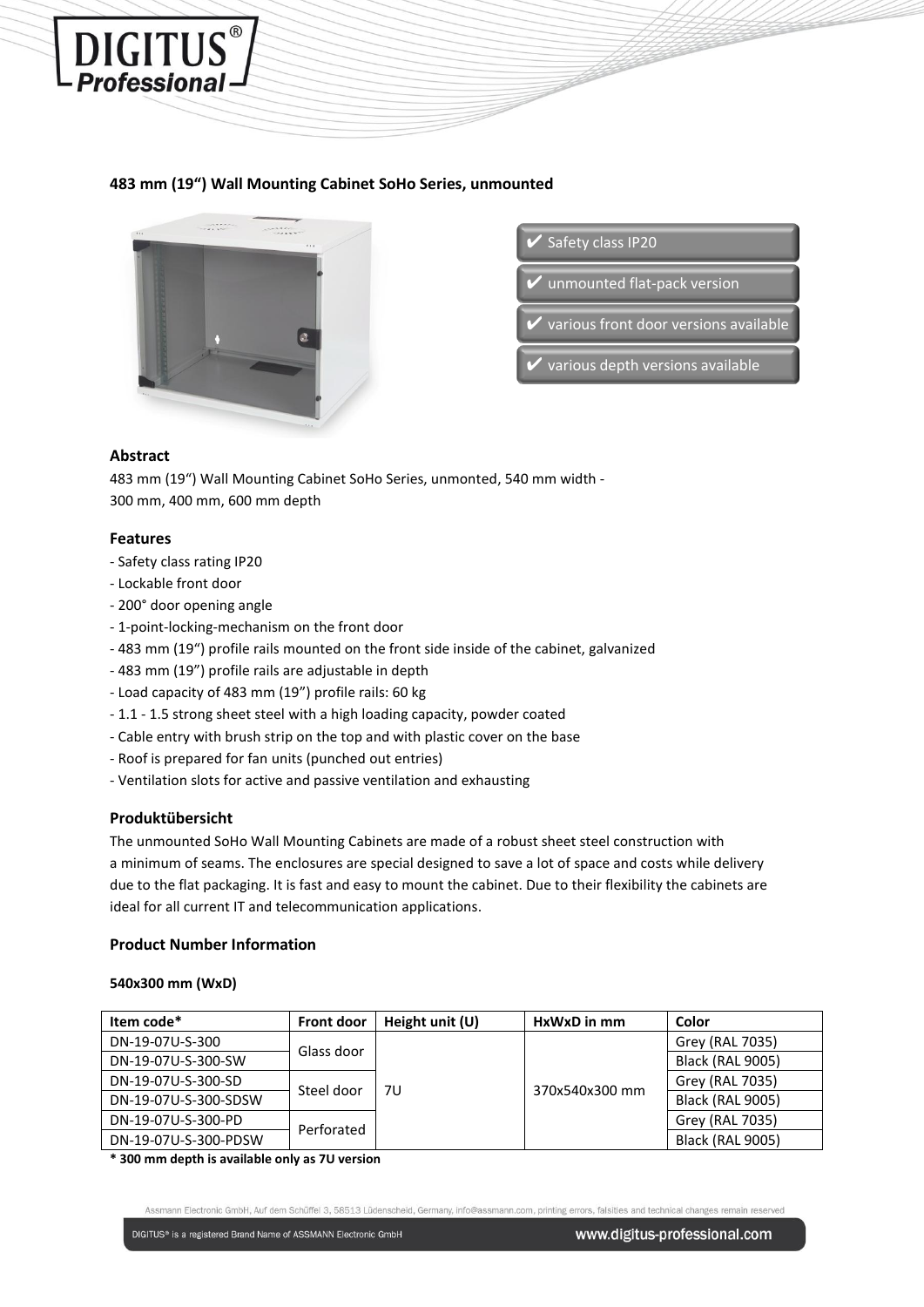## **540x400 mm (WxD)**

DIGITUS<sup>®</sup>

| Item code         | <b>Front door</b> | Height unit (U) | $HxWxD$ in mm  | Color                   |  |  |
|-------------------|-------------------|-----------------|----------------|-------------------------|--|--|
| DN-19 07U-S-1     | Glass door        | 7U              | 370x540x400 mm | Grey (RAL 7035)         |  |  |
| DN-19 07-U-S-SW   |                   |                 |                | <b>Black (RAL 9005)</b> |  |  |
| DN-19 09-U-S-1    |                   | 9U              | 460x540x400 mm | Grey (RAL 7035)         |  |  |
| DN-19 09-U-S-SW   |                   |                 |                | <b>Black (RAL 9005)</b> |  |  |
| DN-19 12-U-S-1    |                   | 12U             | 595x540x400 mm | Grey (RAL 7035)         |  |  |
| DN-19 12-U-S-SW   |                   |                 |                | <b>Black (RAL 9005)</b> |  |  |
|                   |                   |                 |                |                         |  |  |
| DN-19-07U-S-SD    |                   | 7U              | 370x540x400 mm | Grey (RAL 7035)         |  |  |
| DN-19-07U-S-SD-SW | Steel door        |                 |                | Black (RAL 9005)        |  |  |
| DN-19-09U-S-SD    |                   | 9U              | 460x540x400 mm | Grey (RAL 7035)         |  |  |
| DN-19-09U-S-SD-SW |                   |                 |                | Black (RAL 9005)        |  |  |
| DN-19-12U-S-SD    |                   | 12U             | 595x540x400 mm | Grey (RAL 7035)         |  |  |
| DN-19-12U-S-SD-SW |                   |                 |                | Black (RAL 9005)        |  |  |
|                   |                   |                 |                |                         |  |  |
| DN-19-07U-S-PD    |                   | 7U              | 370x540x400 mm | Grey (RAL 7035)         |  |  |
| DN-19-07U-S-PD-SW | Perforated        |                 |                | <b>Black (RAL 9005)</b> |  |  |
| DN-19-09U-S-PD    |                   | 9U              | 460x540x400 mm | Grey (RAL 7035)         |  |  |
| DN-19-09U-S-PD-SW |                   |                 |                | <b>Black (RAL 9005)</b> |  |  |
| DN-19-12U-S-PD    |                   | 12U             | 595x540x400 mm | Grey (RAL 7035)         |  |  |
| DN-19-12U-S-PD-SW |                   |                 |                | <b>Black (RAL 9005)</b> |  |  |

## **540x600 mm (WxD)**

| Item code            | <b>Front door</b> | Height unit (U) | HxWxD in mm    | Color                   |
|----------------------|-------------------|-----------------|----------------|-------------------------|
| DN-19-07U-S-600      | Glass door        | 7U              | 370x540x600 mm | Grey (RAL 7035)         |
| DN-19-07U-S-600-SW   |                   |                 |                | <b>Black (RAL 9005)</b> |
| DN-19-09U-S-600      |                   | 9U              | 460x540x600 mm | Grey (RAL 7035)         |
| DN-19-09U-S-600-SW   |                   |                 |                | <b>Black (RAL 9005)</b> |
| DN-19-12U-S-600      |                   | 12U             | 595x540x600 mm | Grey (RAL 7035)         |
| DN-19-12U-S-600-SW   |                   |                 |                | <b>Black (RAL 9005)</b> |
|                      |                   |                 |                |                         |
| DN-19-07U-S-600-SD   | Steel door        | 7U              | 370x540x600 mm | Grey (RAL 7035)         |
| DN-19-07U-S-600-SDSW |                   |                 |                | <b>Black (RAL 9005)</b> |
| DN-19-09U-S-600-SD   |                   | 9U              | 460x540x600 mm | Grey (RAL 7035)         |
| DN-19-09U-S-600-SDSW |                   |                 |                | Black (RAL 9005)        |
| DN-19-12U-S-600-SD   |                   | 12U             | 595x540x600 mm | Grey (RAL 7035)         |
| DN-19-12U-S-600-SDSW |                   |                 |                | <b>Black (RAL 9005)</b> |
|                      |                   |                 |                |                         |
| DN-19-07U-S-600-PD   | Perforated        | 7U              | 370x540x600 mm | Grey (RAL 7035)         |
| DN-19-07U-S-600-PDSW |                   |                 |                | <b>Black (RAL 9005)</b> |
| DN-19-09U-S-600-PD   |                   | 9U              | 460x540x600 mm | Grey (RAL 7035)         |
| DN-19-09U-S-600-PDSW |                   |                 |                | <b>Black (RAL 9005)</b> |
| DN-19-12U-S-600-PD   |                   | 12U             | 595x540x600 mm | Grey (RAL 7035)         |
| DN-19-12U-S-600-PDSW |                   |                 |                | <b>Black (RAL 9005)</b> |

Assmann Electronic GmbH, Auf dem Schüffel 3, 58513 Lüdenscheid, Germany, info@assmann.com, printing errors, falsities and technical changes remain reserved

DIGITUS® is a registered Brand Name of ASSMANN Electronic GmbH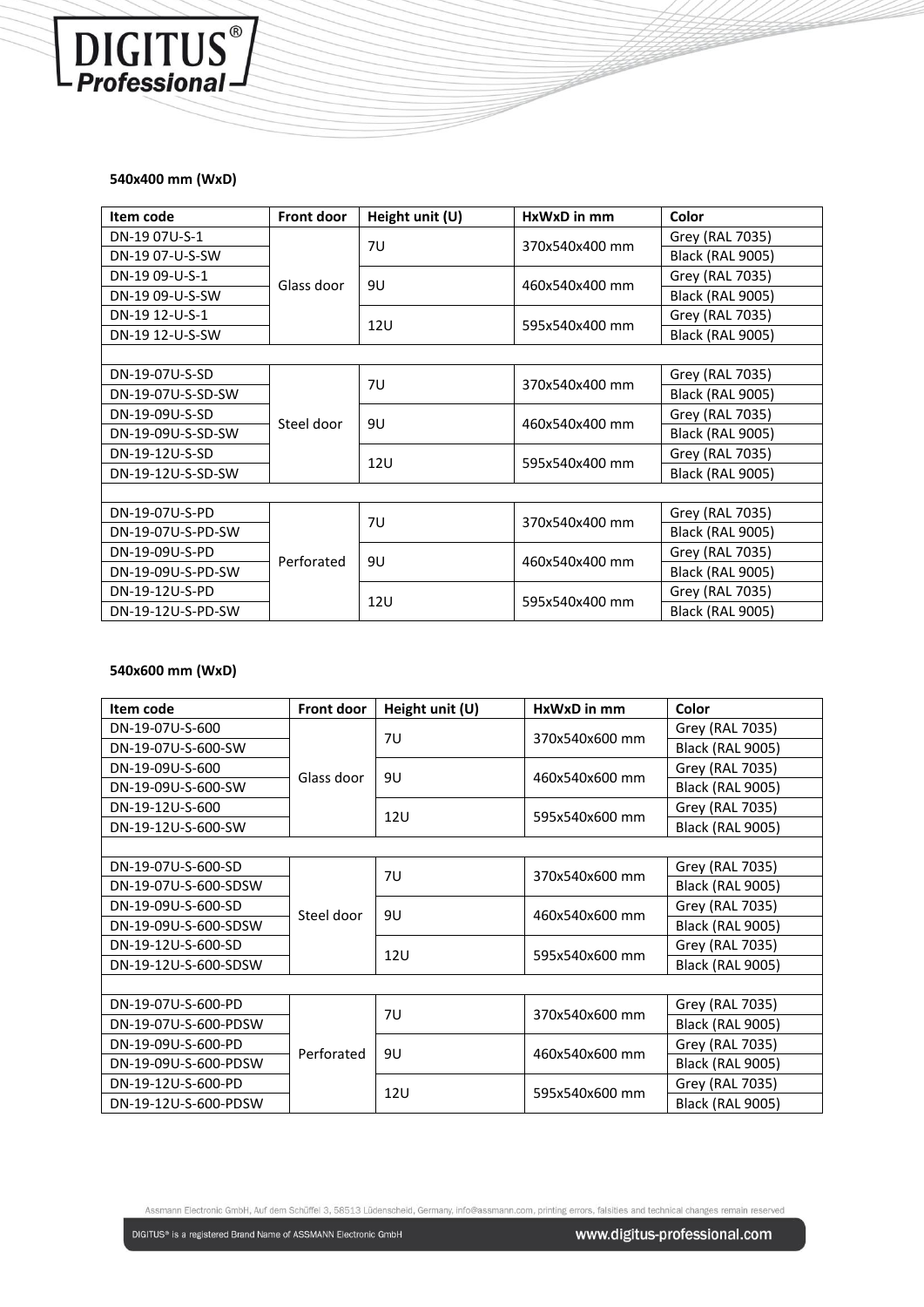

## **Product Images**

**DN-19-07U-S-600-SD DN-19-07U-S-600-PD**



# **Technical Drawings**





Assmann Electronic GmbH, Auf dem Schüffel 3, 58513 Lüdenscheid, Germany, info@assmann.com, printing errors, falsities and technical changes remain reserved